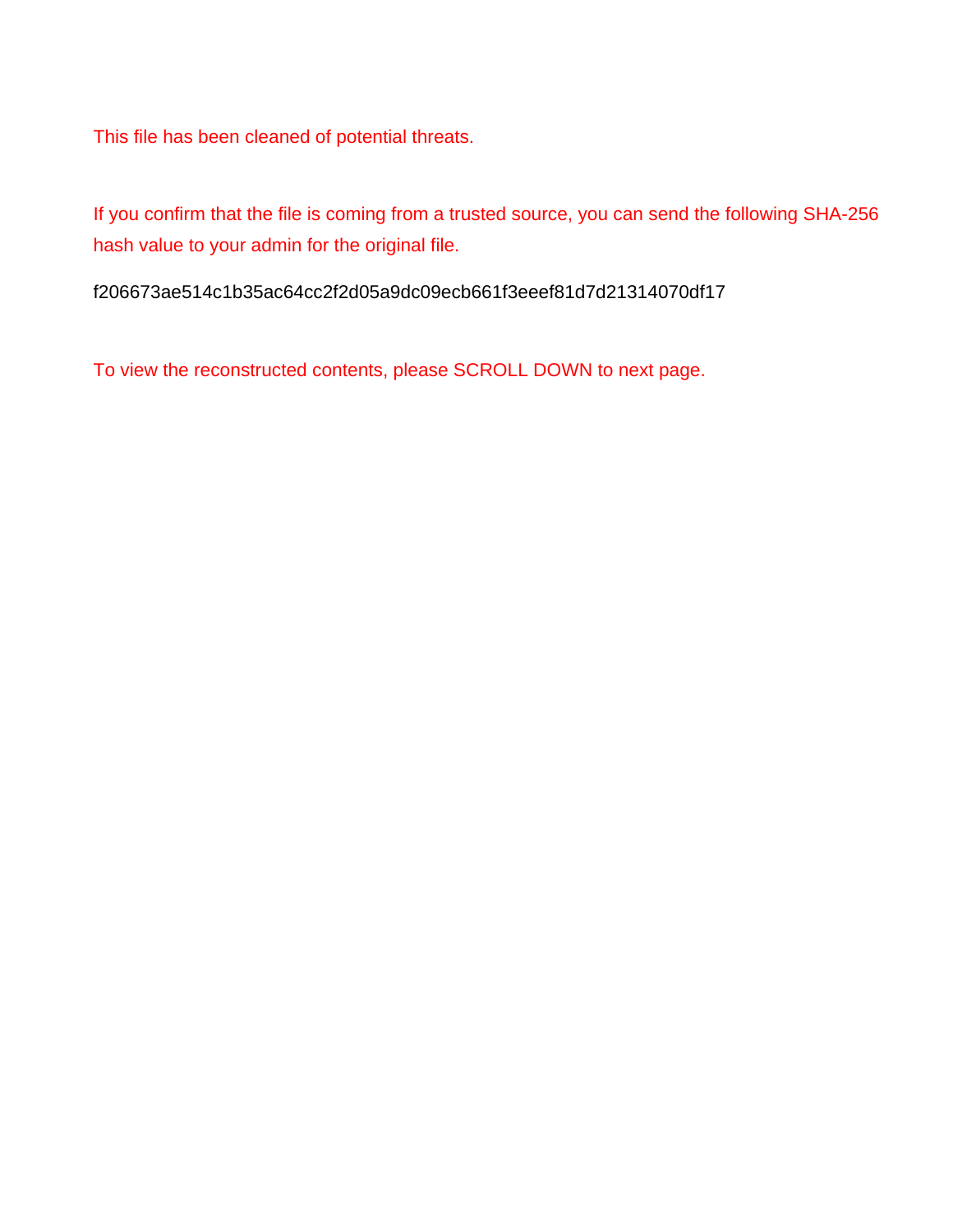**VIEWPOINT**



## **How Brazil's President turned the country into a global epicenter of COVID‑19**

**Lucas Ferrante<sup>1</sup> · Luiz Duczmal2 · Wilhelm Alexander Steinmetz3 ·**  Alexandre Celestino Leite Almeida<sup>4</sup> · Jeremias Leão<sup>3</sup> · Ruth Camargo Vassão<sup>5</sup> · **Unaí Tupinambás2 · Philip Martin Fearnside6**

Accepted: 7 August 2021 © The Author(s), under exclusive licence to Springer Nature Limited 2021

## **Abstract**

In this manuscript, we point out that the federal government headed by President Bolsonaro has pursued a political agenda that contributed to the spread of COVID-19, transforming the country into a major repository for SARS-CoV-2 and its variants, thus representing a risk for worldwide containment eforts. Furthermore his actions are also weakening democratic institutions, which could counter his political agenda, efectively facilitating the spread of COVID-19. Thus, the perpetuation of the COVID-19 pandemic in Brazil is due to human behaviour factors, especially high-level public decision makers.

**Keywords** Bolsonaro · Coronavirus · Epidemiology · Indigenous peoples · Public health policy · SARS-CoV-2

On 5 August 2021, Brazil passed 559,607 deaths officially attributed to COVID-19, with drastic increases in cases, hospitalizations, and deaths in many municipalities (counties) and state capitals [\[1](#page-9-0)]. The number of deaths is underestimated and may

- <sup>2</sup> Universidade Federal de Minas Gerais (UFMG), Belo Horizonte, Minas Gerais 31270-901, Brazil
- <sup>3</sup> Universidade Federal do Amazonas (UFAM), Manaus, Amazonas 69067-005, Brazil
- <sup>4</sup> Universidade Federal de São João del-Rei (UFSJ), Ouro Branco, Minas Gerais 36420-000, Brazil
- <sup>5</sup> Retired From the Cell Biology Laboratory of the Instituto Butantan, São Paulo, São Paulo 05503-900, Brazil
- <sup>6</sup> Department of Environmental Dynamics, Instituto Nacional de Pesquisas da Amazônia (INPA), Manaus, Amazonas 69060-001, Brazil

 $\boxtimes$  Lucas Ferrante lucasferrante@hotmail.com

<sup>&</sup>lt;sup>1</sup> Ecology Graduate Program, National Institute for Research in the Amazon (INPA), Manaus, AM 69060-001, Brazil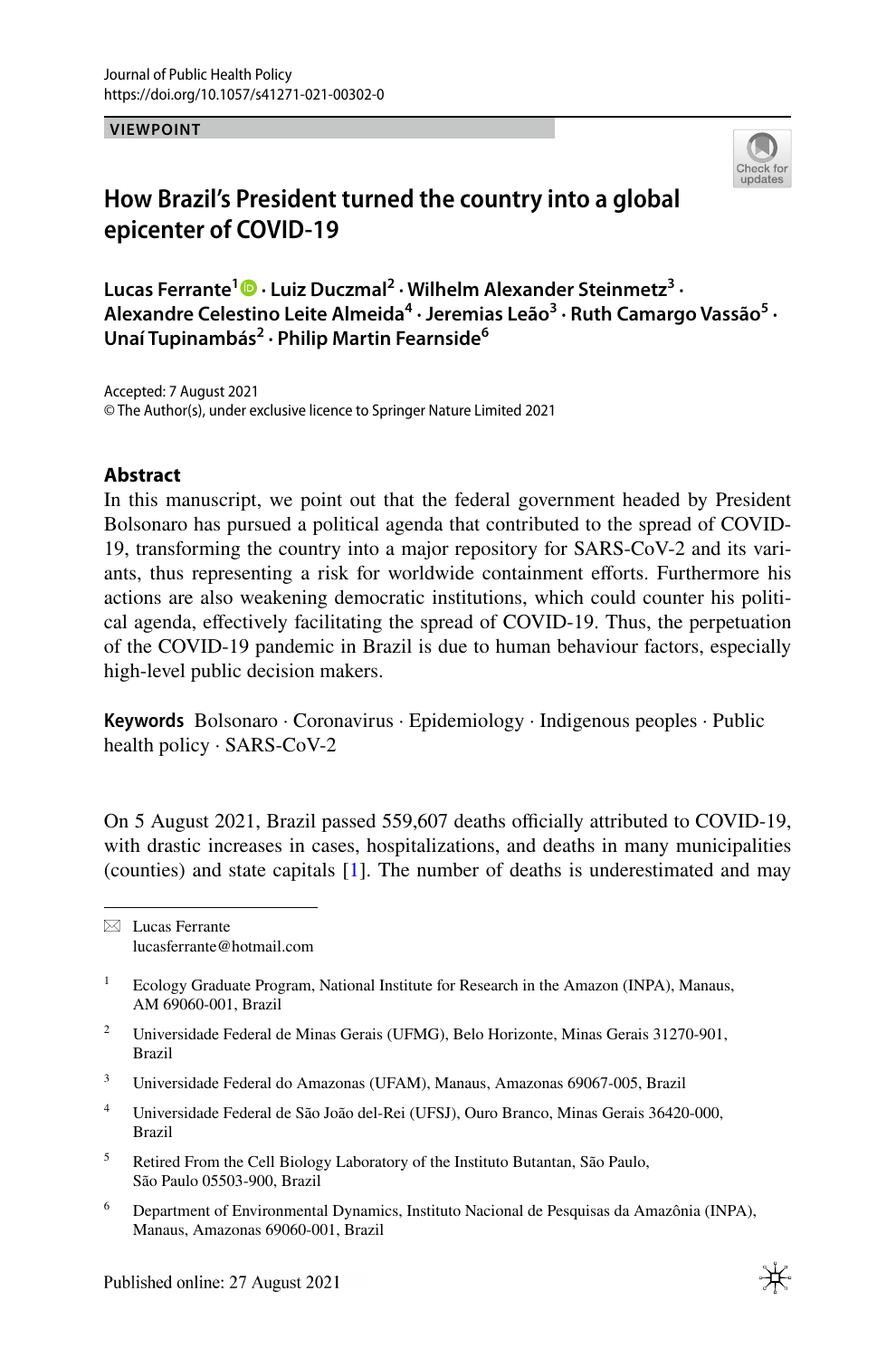be up to twice that reported in official data  $[2]$  $[2]$ . Since 3 March 2021 Brazil's daily deaths per million inhabitants have surpassed those in the US. Since the beginning of the pandemic, Brazil's President Jair Bolsonaro has downplayed the severity of the disease [[3\]](#page-9-2), promoted an "early treatment" package of remedies that are known to be inefective [[3,](#page-9-2) [4\]](#page-9-3) and acted to block measures for inhibiting transmission [\[5](#page-9-4)].

The Bolsonaro government paid social infuencers to advocate early treatment with hydroxychloroquine and ivermectin  $[4]$  $[4]$ . An official Ministry of Health cellphone app recommended these drugs for patients with COVID-19 [[6\]](#page-9-5). Hydroxychloroquine has no proven benefcial efect for the treatment of COVID-19 [\[7](#page-9-6)], and instead, it is known to increase the length of hospital stay, the need for mechanical ventilation, and the risk of death [\[8](#page-9-7)]. Ivermectin is also inefective for the treatment of COVID-19, and the laboratory that produces the drug has announced this in Brazil [[9\]](#page-9-8). Use of these drugs as a way to relieve pressure on the health-care system has had the opposite efect; for example, an outbreak of cases of drug hepatitis occurred in people who ingested ivermectin following the government's recommendations [\[10](#page-9-9)].

In a parliamentary commission of inquiry (CPI) assessing the actions of the Bolsonaro presidential administration in the COVID-19 pandemic, lawmakers from the presidential administration's political base have brought in doctors without scientifc credentials in this area to defend these drugs for the treatment of COVID-19 [[11,](#page-9-10) [12](#page-9-11)]. These parliamentarians convey a view in the CPI that a scientifc debate is still underway about the use of hydroxychloroquine  $[11, 12]$  $[11, 12]$  $[11, 12]$  $[11, 12]$ ; however, meta-analyses that evaluated randomized controlled trials completely rule out such efficacy [[13\]](#page-9-12). Municipal governments controlled by political parties aligned with the presidential administration, such as that of Manaus (capital of the state of Amazonas), have spent heavily on these ineffective medicines [\[14](#page-9-13)] when they could have used these funds to acquire vaccines. Manaus bought US\$71,000 in ivermectin for the treatment of COVID-19 and did not require a bidding process to reduce costs [[14\]](#page-9-13). Purchasing inefective medicines instead of vaccines, and dispensing with the standard bidding process, could be seen as acts of administrative improbity. At the federal level, thousands of expired vaccines were administered to people throughout Brazil according to official records, although errors in the records may account for some of these irregularities [\[15](#page-9-14)]. The confusion refects the absence of a national vaccination plan.

President Jair Bolsonaro has repeatedly criticized social-isolation measures adopted by mayors and governors and has falsely claimed that social-distancing measures would not work, defending the resumption of normal economic activity [\[16](#page-9-15)]. On 26 February 2021 he warned state governors that they would get no federal emergency relief for COVID-19 if they lock down their states [[17\]](#page-9-16). Researchers who have pointed out the need for a lockdown have been threatened and physically attacked by Bolsonaro supporters [[18\]](#page-9-17). An article in [[19\]](#page-9-18) showing risk of mortality from the chloroquine treatment recommended by President Bolsonaro resulted in death threats to the paper's frst author [[19–](#page-9-18)[21\]](#page-9-19). An August 2020 publication [\[22](#page-9-20)] alerting to the risk of a second wave of COVID-19 in Manaus also resulted in death threats to the frst author (who is also the frst author of the present article) [\[23](#page-9-21)]. He was also a victim of a physical assault where the attacker accused him of meddling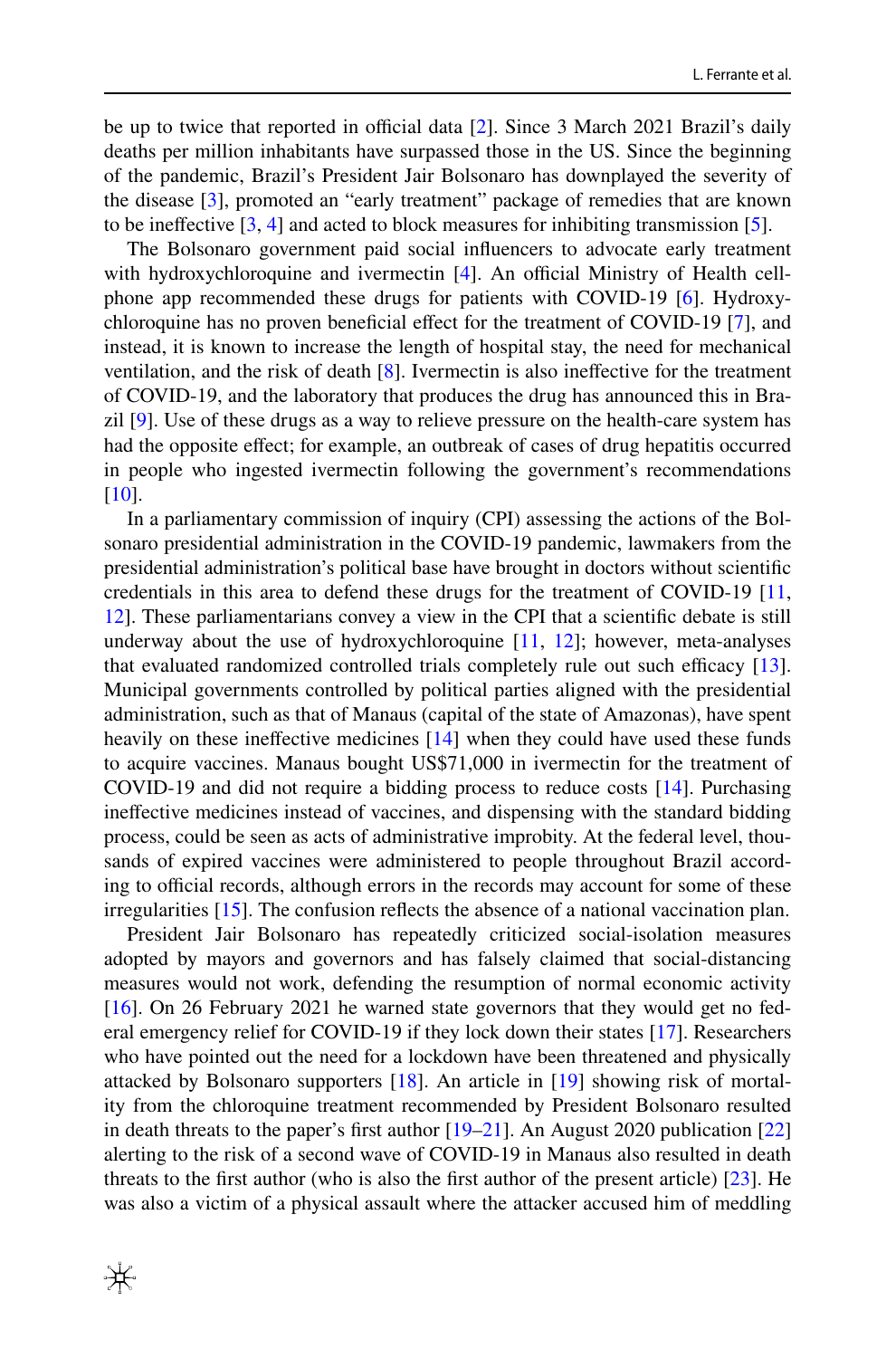in national security issues by defending more restrictive measures to contain the pandemic [[23\]](#page-9-21).

President Bolsonaro frequently has contact with the public without using a mask and encourages his followers to do the same. He even removed the mask of a child to pose in his arms for photographs and encouraged a 10-year-old girl posing beside him to remove her mask [[24\]](#page-10-0). On 10 June 2021, President Bolsonaro announced at a press conference that he had asked the Minister of Health to issue an opinion releasing the use of masks for vaccinated individuals and for those who have had COVID-19 [[25\]](#page-10-1). These statements put thousands of Brazilians at risk because even asymptomatic and vaccinated people can transmit SARS-CoV-2, which would accelerate community transmission in Brazil. Natural contact with the virus does not provide lasting immunity: reinfection can occur either by the same or a diferent variant, and the clinical effects are more severe upon reinfection  $[26]$  $[26]$ . Brazil does not have the comprehensive regional and national testing plans that have been suggested by researchers [[27,](#page-10-3) [28](#page-10-4)], which makes it impractical to lift mask requirements at this time.

President Bolsonaro and his sons have used Twitter, Facebook, Instagram, WhatsApp and Youtube to distribute misinformation about the pandemic [[29–](#page-10-5)[31\]](#page-10-6), spreading falsehoods to the population  $\lceil 3 \rceil$  such as the suggestion that the Brazilian vaccine may not work [[29\]](#page-10-5). This has led a segment of the population to resist vaccination unless they can choose the "brand" of vaccine they receive [[30\]](#page-10-7), consequently hindering and delaying the vaccination schedule in many municipalities [\[32](#page-10-8), [33\]](#page-10-9). Misinformation spread on President Bolsonaro's official social-media profiles includes his promotion of ineffective medications [[30\]](#page-10-7), his statements against social distancing, and his encouragement of agglomerations without the use of masks [\[31](#page-10-6)]. By not banning these profles, social media platforms share responsibility for the propagation of a discourse that encourages the spread of the virus.

President Bolsonaro's opposition to social-distancing measures and his promotion of unscientifc theories on treatments are at the root of a crisis he has provoked in Brazil's institutions. On 29 March 2021 Bolsonaro removed his Minister of Defense, who two days before had refused the President's request to punish an officer who had spoken publically about the Army's policies on social distancing (which contrast with the denialism of the presidential administration). Support for the administration's opposition to social distancing was the key factor in the change, although the list of other diferences is extensive [[34\]](#page-10-10). They include refusal of a request from Bolsonaro to use military infuence in the National Congress to secure approval of a "state of national mobilization" giving him emergency powers based on a supposed need for these powers to combat the pandemic [\[35](#page-10-11)]. The irony is clear in this justifcation, given that Bolsonaro's role has consistently been in the direction of blocking needed actions. The chaos created by the pandemic aids in his push to weaken democratic institutions (such as the National Congress, the judiciary, state governments and the ministries of education and environment), as the chaos Bolsonaro has provoked in a wide variety of ways throughout his presidency creates a constant sense of a "state of exception" and serves as a "ladder" to increase his power to the detriment of hard-earned social progress [\[36](#page-10-12)]. There is fear, though, that emergency powers in the hands of Bolsonaro could evolve into a dictatorship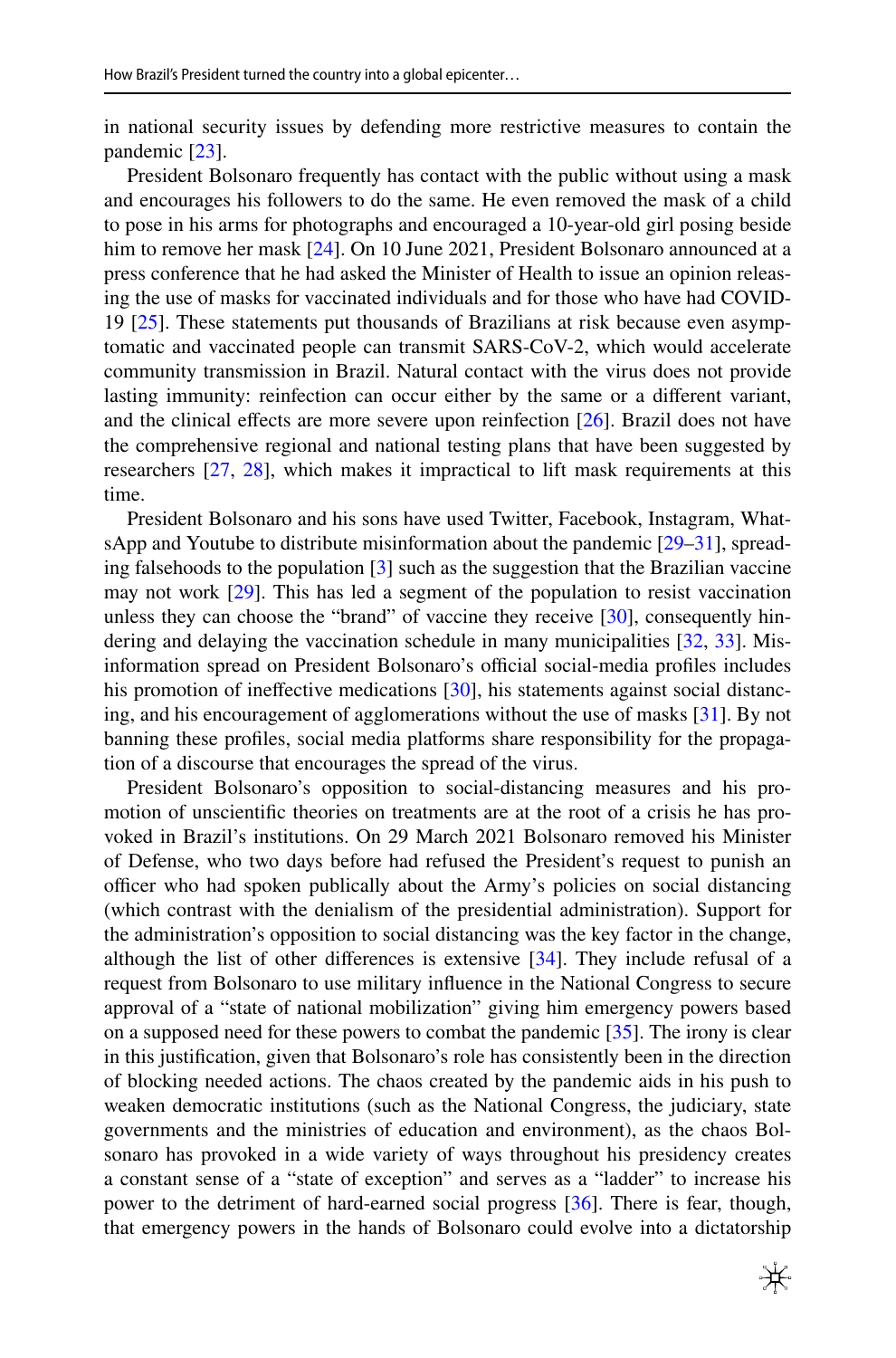[\[37](#page-10-13)], and Bolsonaro's frequent praise of Brazil's 1964–1985 military dictatorship [\[38](#page-10-14)] is relevant.

The defense minister was replaced by an Army general who had held the highest post in the Bolsonaro administration—head of the "Civil House" of the presidential office  $[39]$  $[39]$  $[39]$ . The next day the new minister relayed an order from President Bolsonaro to the heads of the Army, Navy and Airforce requesting them to support the President's positions against lockdowns or other restrictions related to the pandemic [[34](#page-10-10)]. All three simultaneously resigned in protest, which has been interpreted as sending a message that the high command would not support a military coup [[40\]](#page-10-16). Interpretations of these events vary widely, from raising the alarm of an imminent coup [[41](#page-10-17)] to reassurance that Bolsonaro would not be successful in gaining support for such a move [[35](#page-10-11)].

Bolsonaro repeatedly refers to "my Army" to emphasize his power as commander-in-chief specifcally with respect to his authority to forbid the military from playing a role in implementing restrictions to prevent the spread of COVID-19 [\[40](#page-10-16)], and he reinforced this statement after the "crisis" initiated by the change in military command [\[42\]](#page-10-18). Bolsonaro's moves to use force to prevent state and local governments from implementing COVID-19 control measures are not restricted to the military: he has cultivated the allegiance of Brazil's various police forces and state militias, also with the apparent objective of giving him the capability of interfering directly in actions at the state and local level [\[35](#page-10-11), [43](#page-10-19)].

Bolsonaro has also instituted a series of relaxations of Brazil's gun-control restrictions [[44](#page-10-20)]. On 29 March 2021 Bolsonaro's replacement of the Minister of Justice with a person tied to what is known as the "bullet block" ("*bancada da bala*") in the National Congress [[45\]](#page-10-21) is likely to lead to further easing of these restrictions. Bolsonaro has made clear that relaxing gun controls is a priority so that "the people" [i.e., his supporters] can arm themselves to resist "tyrannical" measures by state governors that restrict economic activities in eforts to combat COVID-19, as he stated in his tirade during the infamous 22 April 2020 ministerial meeting, the video recording of which was released to the public by order of the Supreme Court [[46](#page-10-22)]. Bolsonaro's encouragement of his supporters to take direct and even violent action has serious consequences, such as attacks on scientists. If Bolsonaro were to increase his presidential powers, it would likely mean little or no social isolation. This would favor the re-emergence of the pandemic in places where the number of cases has been falling [[47](#page-10-23)].

Cities like Manaus have been undergoing a second wave of COVID-19 that could have been avoided [[22](#page-9-20)], as epidemiological models presented to publichealth authorities had warned of a second collapse of the health system months in advance  $[48]$ . This neglect in containing the pandemic in Manaus  $[22, 36]$  $[22, 36]$  $[22, 36]$  $[22, 36]$  gave rise to a new strain of SARS-CoV-2 (the gamma or P.1 variant) [[49](#page-10-25)], with twice the transmission rate of the strain that initiated the pandemic [[50](#page-10-26)]. The emergence of the gamma variant in Manaus occurred due to the federal government's strategy of encouraging the contagion of children with the return of in-person classes so that the population would reach herd immunity [[51](#page-11-0)]. Epidemiological models indicate that the September 2020 return to in-person classes in Manaus caused the second wave of COVID-19 in that city and the emergence of the gamma variant

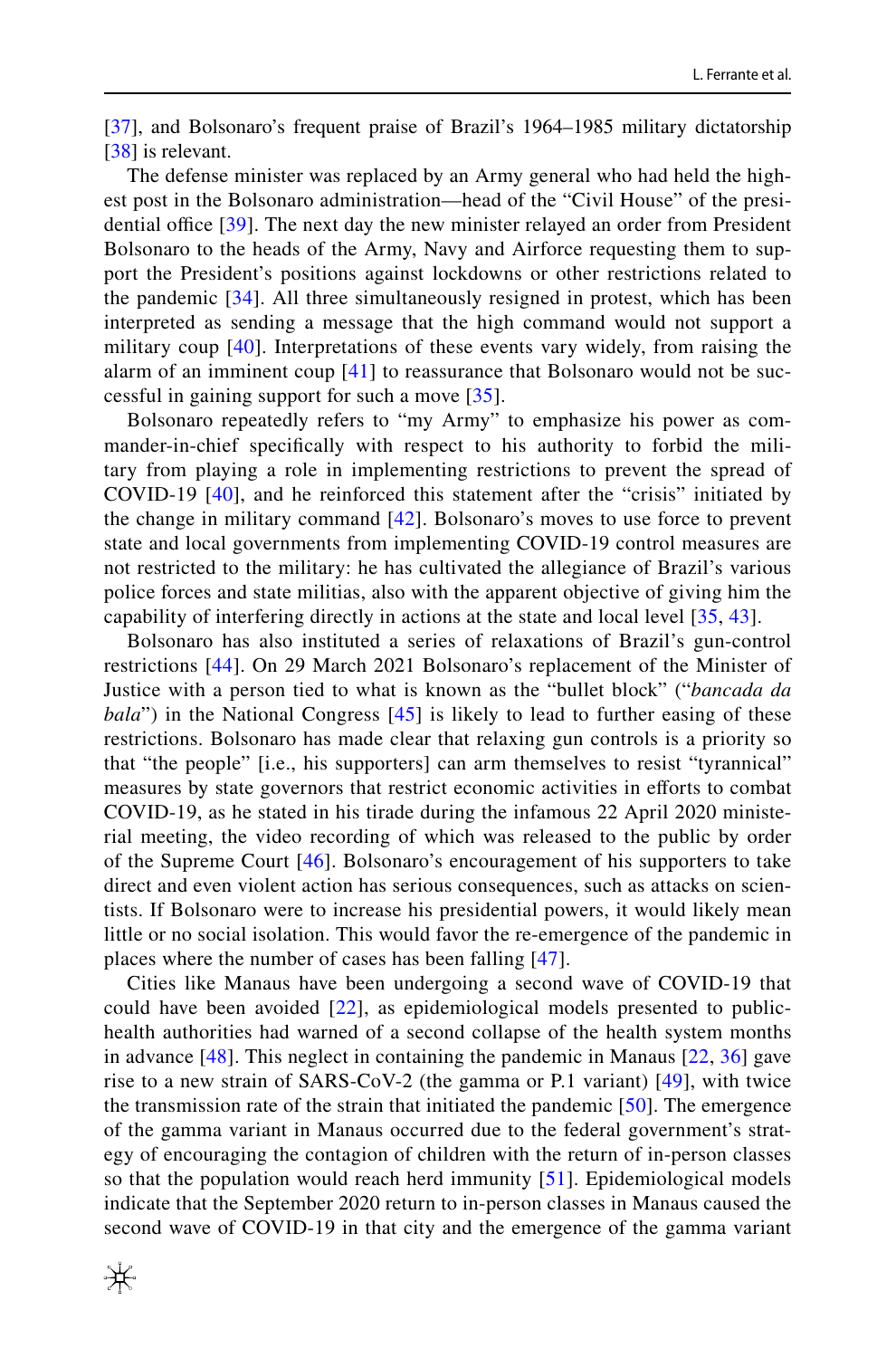that potentiated the crisis and quickly spread throughout Brazil [\[51\]](#page-11-0). The same models rule out the possibility that the gamma variant was generated either by the November 2020 elections or by New Year's Eve parties, since on 15 November Manaus is estimated to have had at least 2000 individuals infected by this variant [\[51\]](#page-11-0).

The gamma variant currently accounts for over 90% of the COVID-19 cases in Brazilian states such as Amazonas and Paraná [\[50](#page-10-26)[–52](#page-11-1)], but cases of infection with the alpha and delta variants have already been recorded in several Brazilian states that are close to having their health systems collapse, as in the case of Paraná [[53,](#page-11-2) [54](#page-11-3)]. The pandemic shows signs of worsening in many municipalities, but these same municipalities have decided to resume face-to-face classes in their schools [\[55](#page-11-4), [56\]](#page-11-5). In Manaus, the return to in-person classes on 24 September 2020 can be considered to have been one of the triggers of the second wave: three weeks after reopening schools, the number of hospitalizations doubled, followed by a more gradual increase since the December 2020 health collapse [[51\]](#page-11-0). The governor of Amazonas (Wilson Lima) has again relaxed the restrictive measures, allowing schools to reopen despite the warning of a third wave of COVID-19 [[51\]](#page-11-0). Stimulating viral circulation at the present juncture could lead to the emergence of vaccine-resistant variants, thwarting global actions to contain the pandemic [\[50](#page-10-26), [51\]](#page-11-0). Studies have shown the possibility of reinfection by the gamma variant  $[26, 51]$  $[26, 51]$  $[26, 51]$ . The ongoing spread of this variant throughout Brazil and the incipient spread of the even more infectious delta variant make an immediate nation-wide lockdown necessary. There must be a substantial advance in vaccination before resuming face-to-face classes and opening retail stores, restaurants, bars, and places of worship. The consequences of Brazil failing to implement a national lockdown, including Manaus, could jeopardize the pandemic's control on a global scale because, if variants resistant to vaccines were to emerge in Brazil, it would put other countries' vaccination programs in check [[50,](#page-10-26) [51](#page-11-0)]. This is not a purely hypothetical scenario, as only in the last two months three new variants have been identifed in Brazil [\[57](#page-11-6)[–59](#page-11-7)], which currently has at least 92 strains in circulation [\[60](#page-11-8)] and can be considered to be a hotbed of new SARS-CoV-2 variants [[61\]](#page-11-9).

Manaus is notorious for its role in the pandemic and in the Brazilian government's inadequate response, this city being the frst to bury its dead in mass graves during the first wave  $[62]$  $[62]$ , the site of many preventable deaths when supplies of oxygen were allowed to run out during the second wave [\[63](#page-11-11)], and the source of the "Brazilian" gamma variant [[64\]](#page-11-12). Pedro Serra, a professor of constitutional law at the Pontifcal Catholic University in São Paulo, described the status of Manaus most eloquently: "In the feld of political and moral philosophy, which ends up infuencing the interpretation of legal norms, Auschwitz was for the exercise of political power in times of war as Manaus is for the exercise of political power in health issues"  $[65]$  $[65]$ .

President Bolsonaro's actions have increased the threat to vulnerable groups such as indigenous people [\[3](#page-9-2)] and *quilombolas* (descendants of escaped African slaves) [\[66](#page-11-14)]. A set of bills known as the "death agenda" has reduced the protection of indigenous lands [\[67](#page-11-15)]. The President's discourse has stimulated land grabbers (*grileiros*), wildcat miners (*garimpeiros*) and loggers to invade indigenous lands, and these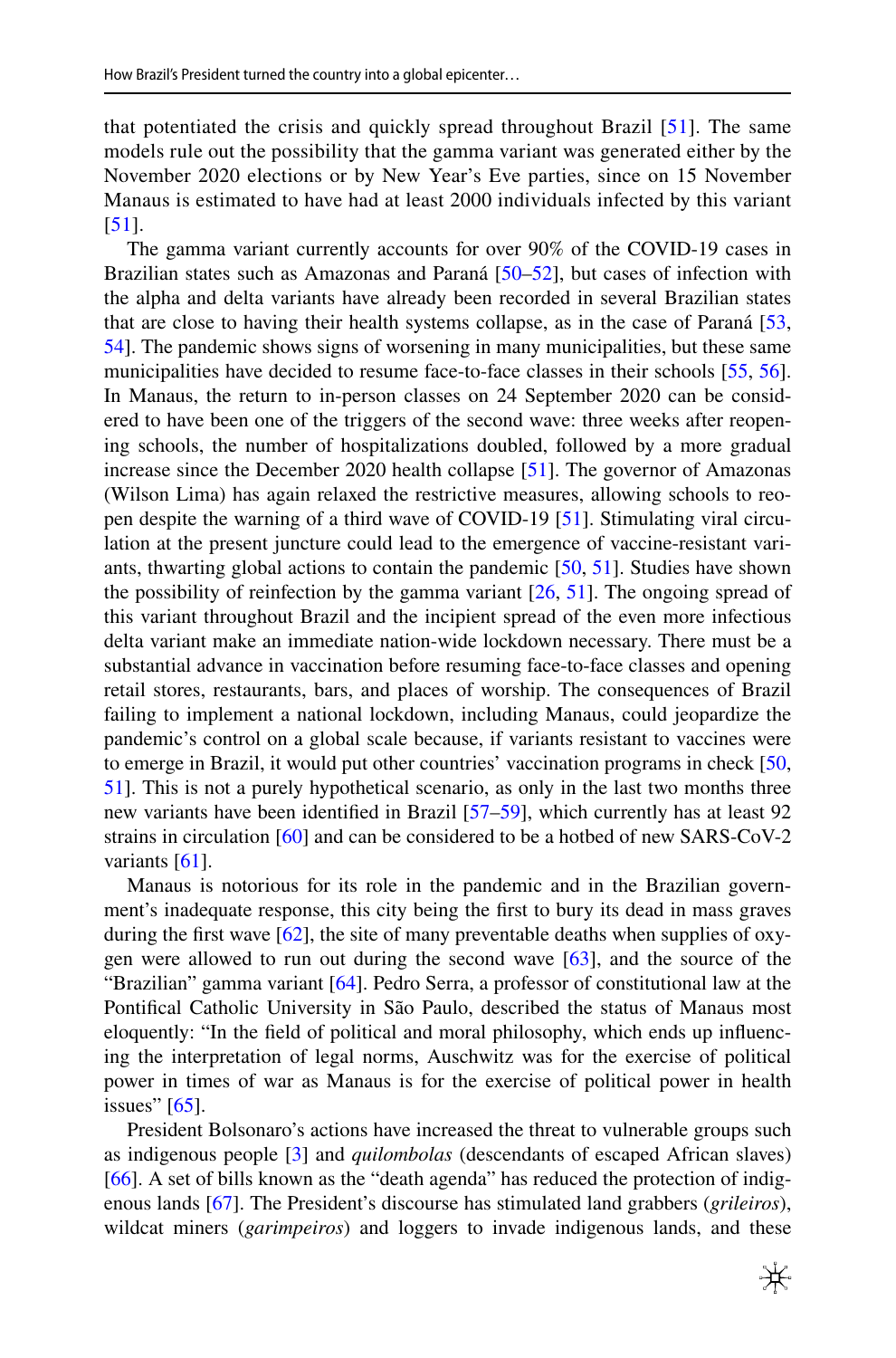invasions have occurred in record numbers  $[67]$  $[67]$ . Invasions increased during the pandemic, and former environment minister Ricardo Salles even punished the federal environmental agency's staff who inspected invasions in indigenous lands [[68,](#page-11-16) [69\]](#page-11-17). The presence of invaders spreads SARS-CoV-2 in indigenous villages [[68\]](#page-11-16). Because the indigenous cultural tradition is transmitted orally by chiefs and elders, whose age puts them at higher risk of death from COVID-19, many indigenous ethnic groups and communities have been drastically afected by the pandemic [[22\]](#page-9-20). The death by COVID-19 of the last surviving man of the Juma people, chief Aruká Juma [[70\]](#page-11-18), illustrates how COVID-19 can decimate an entire indigenous ethnic group [\[22](#page-9-20)].

During the pandemic, President Bolsonaro has stimulated large infrastructure projects that impact indigenous territories, such as the planned reconstruction of the BR-319 highway that connects Porto Velho in Brazil's "arc of deforestation" on the southern edge of the Amazon region to Manaus in the central Amazon. The highway has already given invaders access to indigenous villages where they are believed to be the source of dissemination of SARS-CoV-2, as reported by the chief of the Apurinã people  $[71]$  $[71]$ . This road alone impacts 63 officially recognized indigenous lands, but the federal government has consulted none of them and only plans to "consult" (after the fact) the residents of four of these lands, violating ILO Convention 169 and Brazilian law [\[72](#page-12-0)].

The infamous January 2021 collapse of oxygen supply in Manaus [[73\]](#page-12-1) provided an opportunity for the city's mayor and the state's politicians to allege that the lack of the BR-319 highway was to blame for the catastrophe. However, warnings of the second wave of COVID-19 were given more than four months in advance [\[22](#page-9-20)], so that the Ministry of Health and the Amazonas state government could easily have arranged for adequate supplies to be shipped in advance. In addition, the Ministry of Health, instead of adopting the fastest or cheapest strategy for transporting oxygen to Manaus, chose to lobby for the BR-319 highway, sending a convoy of trucks along the highway, where the trucks got stuck on the way [[73,](#page-12-1) [74](#page-12-2)]. When the oxygen ran out, the best strategy to meet the immediate need for oxygen was air transport, with longer-term demand being met by supplies shipped on barges, which is both much cheaper and less risky [[74,](#page-12-2) [75\]](#page-12-3).

We requested data on hospitalizations and deaths in Manaus during this period from the Amazonas State Health Department. We received a protocol response, but more than four months later, no data have been sent. Brazilian legislation requires that this type of information be public in accordance with the access-to-information law. These numbers could provide more accurate information on the number of deaths by the absence of oxygen and the number of indigenous people being treated in hospitals or who died in Manaus.

Data presented in the CPI show that proportionally more indigenous and black people die from COVID-19 than the white population [[76\]](#page-12-4). Higher mortality in these vulnerable populations [\[76](#page-12-4)] can be seen as a refection of government policies related to the so-called "death agenda" that afects indigenous peoples and *quilombolas* [[67\]](#page-11-15), together the social vulnerability that these peoples face [[3,](#page-9-2) [66](#page-11-14)] and genetic vulnerability of indigenous peoples [[3\]](#page-9-2). President Bolsonaro used the Brazilian army to weaken protection of the Amazon, and the army distributed hydroxychloroquine to the indigenous people [[69\]](#page-11-17). The Amazon region where these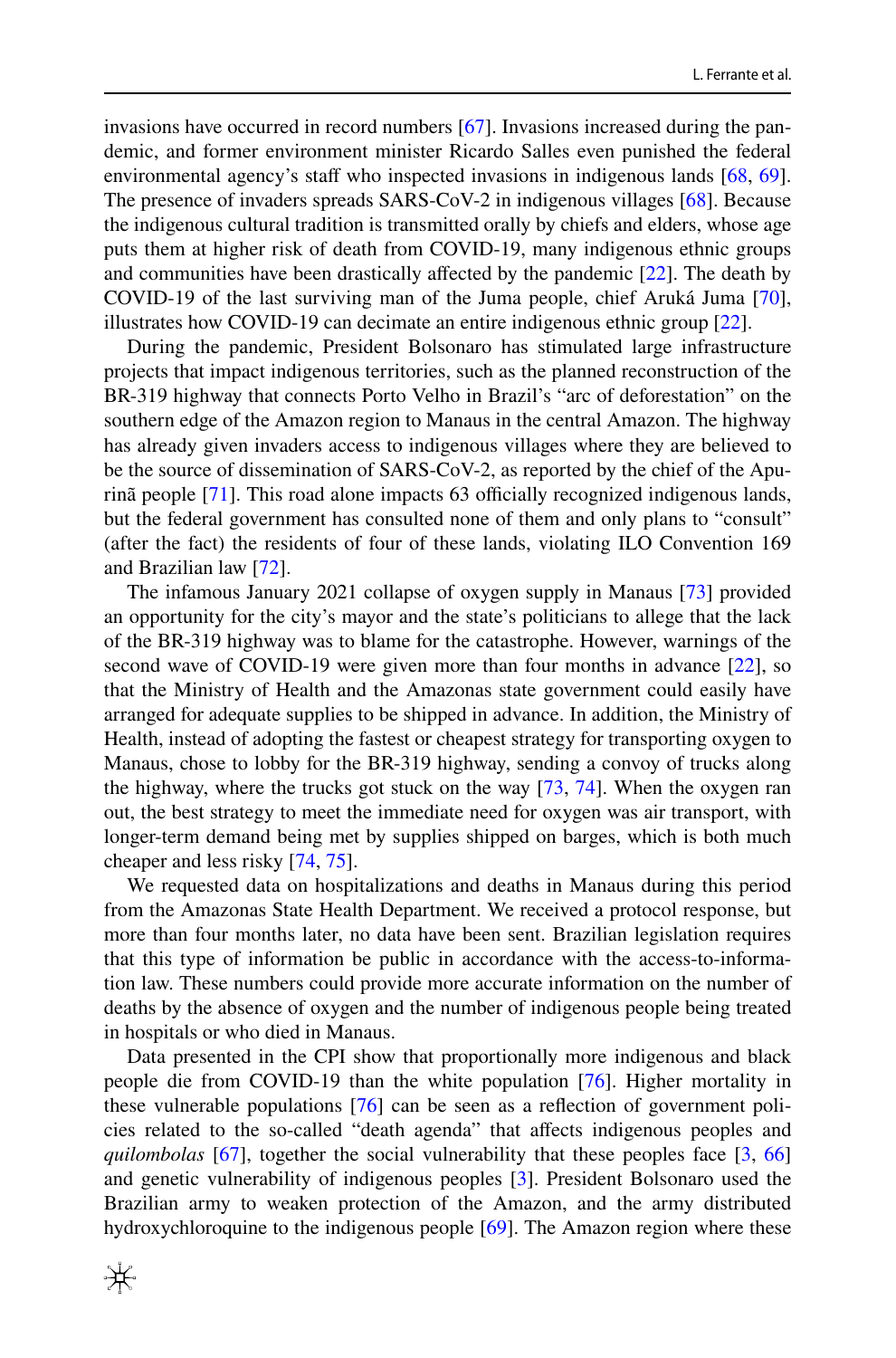indigenous peoples are located has a high incidence of malaria, which is treated with chloroquine [\[77](#page-12-5)]. In many areas in the Amazon the *Plasmodium* parasite that causes malaria already shows resistance to chloroquine [[78\]](#page-12-6), and overuse of this drug by indigenous people [[69\]](#page-11-17) can induce increased parasitic resistance to the drug for the treatment of this deadly endemic disease.

During the pandemic, President Bolsonaro sanctioned evictions of traditional peoples from the territories they have historically occupied [\[79](#page-12-7), [80](#page-12-8)] and vetoed measures to provide drinking water and hospital beds for indigenous peoples during the pandemic [\[81](#page-12-9)]. The President's sons and federal authorities even visited indigenous villages near Manaus without wearing masks [[82\]](#page-12-10), putting the communities at risk [\[3](#page-9-2), [22\]](#page-9-20). On 23 June 2021, the Constitution, Justice and Citizenship Committee of the Chamber of Deputies approved Bill PL490/2007, which, once approved by the Senate, would effectively block any further demarcation of indigenous lands, allow some indigenous areas to be revoked, and allow non-indigenous people and companies to carry out a wide variety of damaging activities in indig-enous lands [\[83](#page-12-11)]. PL490 drastically affects the protection of indigenous peoples in Brazil, including isolated indigenous peoples, where heavily armed land grabbers, loggers and wildcat miners [\[84](#page-12-12)] invaded have their lands, with the use of firearms being facilitated by decrees promulgated by Bolsonaro to ease restrictions on carrying weapons [[85\]](#page-12-13). During his 2018 election campaign, Bolsonaro had repeatedly promised that not a single centimeter of land would be demarcated for indigenous peoples and that he would "revise" land demarcation [\[67](#page-11-15)]; these promises have been kept. Based on the evidence already available, the International Criminal Court in The Hague must accept the pending charges of crimes against indigenous peoples committed by Bolsonaro.

With more than 559,000 deaths and daily mortality rates of more than 2000 deaths maintained in recent weeks [\[1](#page-9-0)], Brazil can already be considered to be the global epicenter of COVID-19 by at least three indicators: (1) The number of daily cases and deaths higher than the global mean values  $[86]$  $[86]$ ,  $(2)$  Delay in vaccination and gaps in the national vaccination plan  $[32, 33]$  $[32, 33]$  $[32, 33]$  $[32, 33]$  $[32, 33]$ , which has increased community transmission in the country despite the advance of vaccination  $[52]$  $[52]$ , and  $(3)$  Emergence of a large number of new variants [\[87](#page-12-15)]. This makes Brazil a hotbed of new variants and carries the potential for the emergence of a variant that resists vaccines [\[50](#page-10-26), [51](#page-11-0)].

The gamma variant, which is now responsible for most cases in the country, was identifed only two months before it became widely disseminated and crossed international borders [[88\]](#page-12-16). This variant was identifed frst by Japan rather than by Brazil [\[89](#page-12-17)], which demonstrates the country's inability to avoid becoming a threat to other countries. Since 2020 Brazil's role as an epicenter of the pandemic has been pointed out due to the rise in the transmission rates of SARS-CoV-2 [[90\]](#page-12-18). Evidence of the inefectiveness of "vertical" social isolation [\[91](#page-12-19)], which is still defended by President Bolsonaro [[29\]](#page-10-5), has existed since 2020 [\[91](#page-12-19)], which demonstrates a continuation of decision-making based on ideology rather than on science. When warned about the second wave, decision makers in Manaus mentioned following the Ministry of Health's strategy [\[92](#page-12-20)], which confirms that states adopted the federal government's strategy of not applying restrictive measures to contain the increase in cases.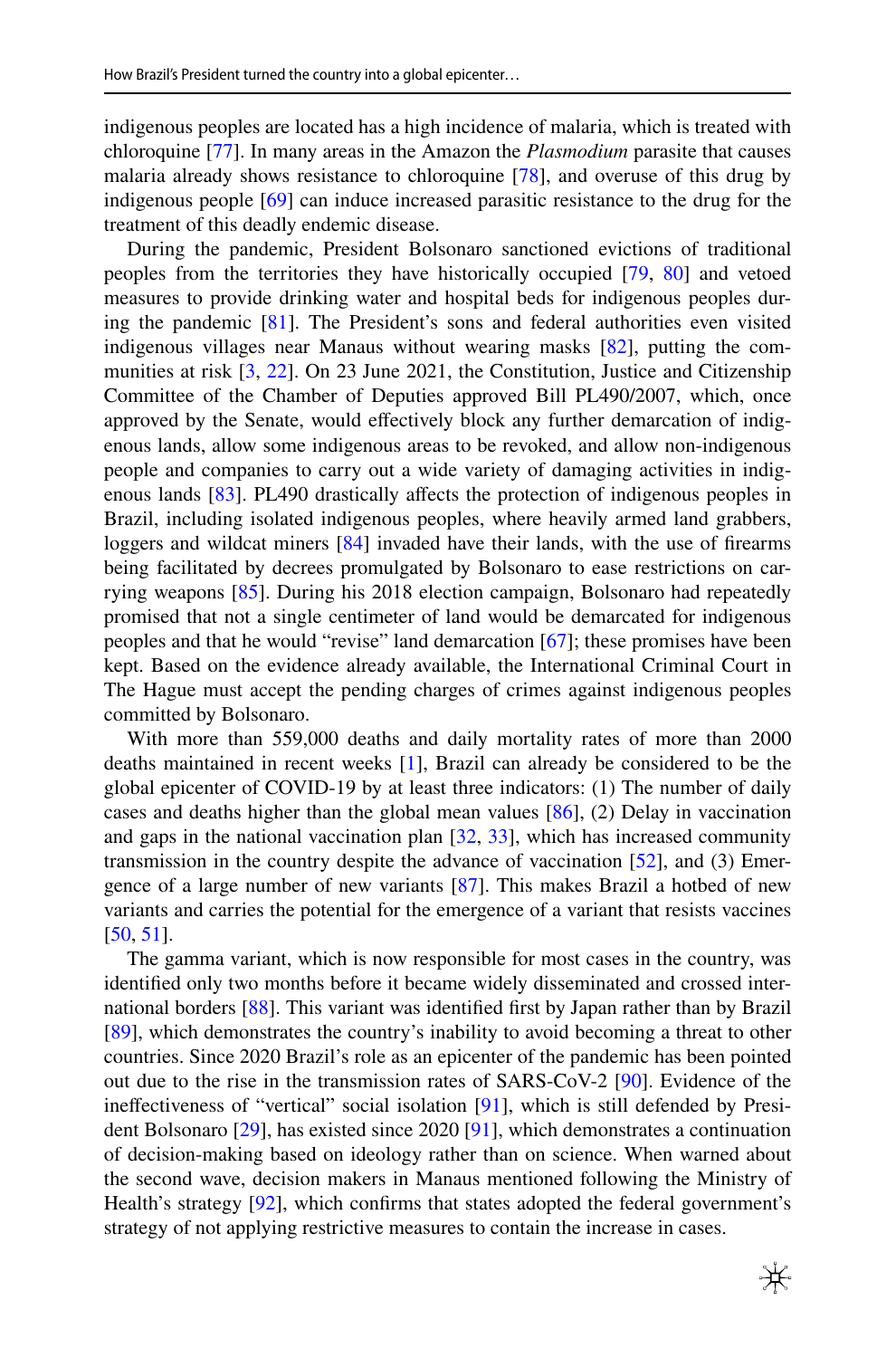Regarding the Brazilian federal government, various outcomes are possible, including business as usual, some form of dictatorship, and approval of any of the 126 proposals for the impeachment of Bolsonaro currently pending in Brazil's National Congress, many of which are for negligence in the pandemic [\[65\]](#page-11-13). On 7 July 2021, a statement by the President of the CPI (Omar Aziz) criticized some members of the Armed Forces for apparent involvement in a corruption scandal surrounding a contract for COVID-19 vaccines [\[93\]](#page-12-21). In response, Defense Minister Walter Souza Braga Netto, Navy Commander Admiral Almir Garnier Santos, Army Commander General Paulo Sérgio Nogueira de Oliveira and Air Force Commander Lieutenant Brigadier Carlos de Almeida Baptista Junior issued an official statement claiming that Omar Aziz's allegations afect the Armed Forces in a "vile and frivolous way," calling the accusations "serious, unfounded and, above all, irresponsible" [\[94](#page-13-0)]. The present paper shows clearly that Brazilian military forces acted to weaken both the fght against COVID-19 and the situation of indigenous peoples in Brazil by promoting measures recommended by President Bolsonaro. The political and ideological alignment of the commanders of the armed forces appointed by President Bolsonaro was shown when no punishment was applied to General Eduardo Pazuello (the former Minister of Health) after he spoke at a rally in support of Bolsonaro, which is prohibited for active military personnel [[95](#page-13-1)]. The statement issued by the Minister of Defense and the commanders of the three branches of the armed forces regarding Omar Assiz's criticism of the stance of some military officials on COVID-19 even affirms that "the armed forces will not accept any frivolous attack on institutions that defend the democracy and the freedom of the Brazilian people" [\[94\]](#page-13-0). It is relevant that the responsibility of the armed forces to defend the democratic rule of law implies an obligation to support the parliamentary commission of inquiry (CPI) in its investigations into the actions that have impeded the fght against COVID-19 in Brazil. This commission has proved crucial in bringing to light information about the negligence of the Bolsonaro government in combating the COVID-19 pandemic, including that of military personnel, such as former Minister of Health General Eduardo Pazuello, including his actions during the Manaus oxygen crisis, and General Pazuello's immediate subordinate, Colonel Élcio Franco, who, against technical advice, limited the Brazilian government's purchase of vaccines from the COVAX Facility to a quantity sufficient for only  $10\%$  of the population [[96](#page-13-2)].

Indeed, an analysis of 3049 federal norms and regulations under the Bolsonaro administration concluded that the President has pursued a deliberate agenda to spread COVID-19 [\[97\]](#page-13-3). The President of the Chamber of Deputies (Arthur Lira) has so far blocked any consideration of the many motions to impeach President Bolsonaro. With continuation of the present presidential administration until the end of 2022, we can expect further deterioration of the country's institutions, efectively facilitating the spread of COVID-19.

## **Declarations**

**Confict of interest** The authors state that they have no conficts of interest.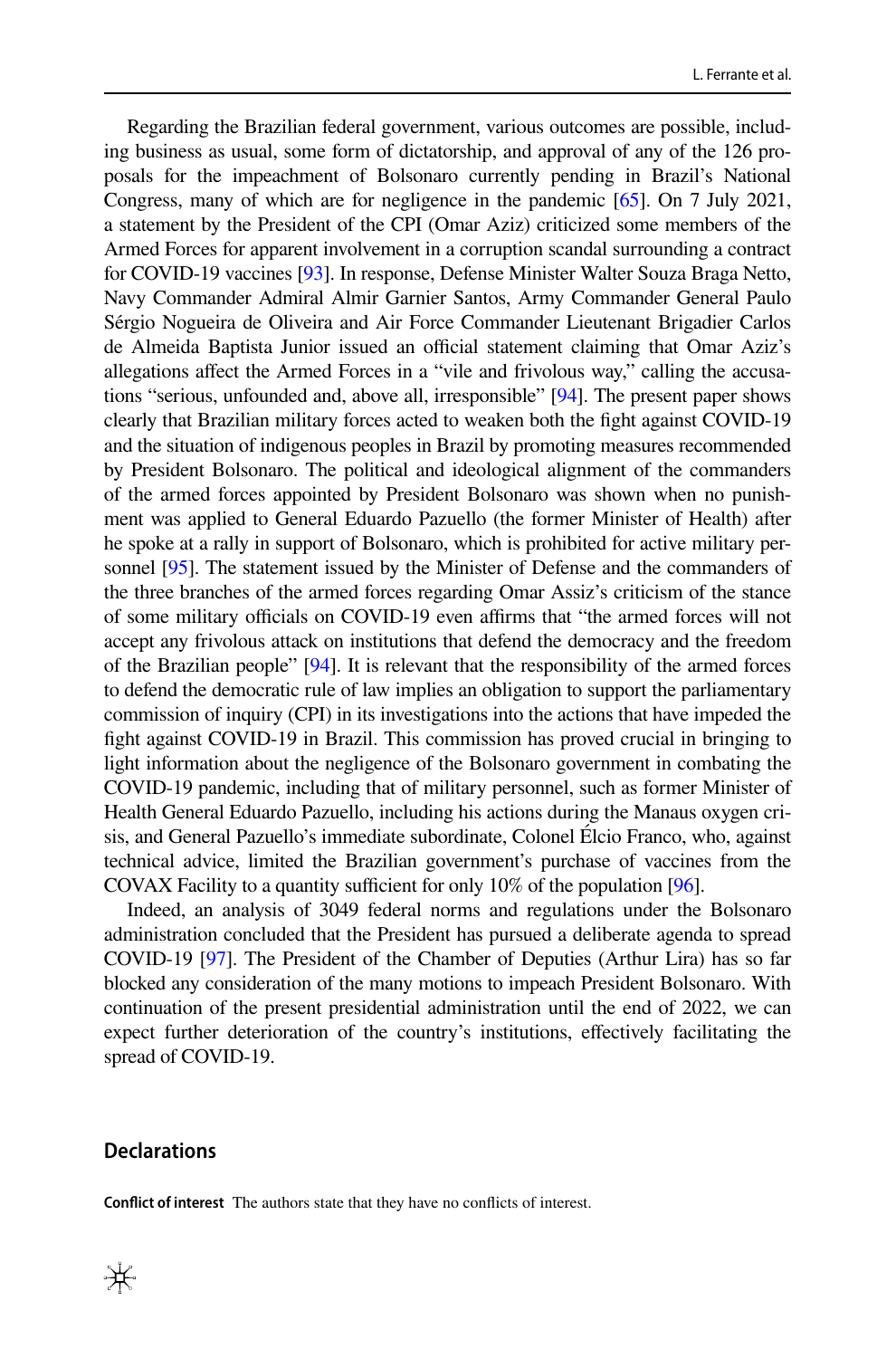## **References**

- <span id="page-9-0"></span>1. Ministério da Saúde. Painel Coronavírus. Ministério da Saúde, Brasília, DF, Brazil; 5 August, 2021. https://covid.saude.gov.br/.
- <span id="page-9-1"></span>2. Albuquerque R, Leão J, Steinmetz WA, Orellana J. Os Desaparecidos da COVID-19—*Quarentenas Amazônicas*, vol. 6. 1st ed. Manaus, AM: EDUA; 2020.
- <span id="page-9-2"></span>3. Ferrante L, Fearnside PM. Protect Indigenous peoples from COVID-19. Science. 2020;368:251– 2. https://doi.org/10.1126/science.abc0073.
- <span id="page-9-3"></span>4. *O Globo*. Governo Bolsonaro pagou infuenciadores para defender atendimento precoce contra Covid-19, diz agência. *O Globo,* 31 March 2021. https://tinyurl.com/2s4pvfvt.
- <span id="page-9-4"></span>5. Lancet*.* COVID-19 in Brazil: "So what?" *The Lancet* 2020;395:1461. https://doi.org/10.1016/ S0140-6736(20)31095-3.
- <span id="page-9-5"></span>6. Siqueira A. Aplicativo do Ministério da Saúde receita cloroquina e ivermectina para sintomas de Covid-19. *Jovem Pan*, 20 January 2021. https://tinyurl.com/98dkhz7c.
- <span id="page-9-6"></span>7. Mitjà O, Corbacho-Monné M, Ubals M, et al. A cluster-randomized trial of hydroxychloroquine for prevention of COVID-19. N Engl J Med. 2021;384:417–27. https://doi.org/10.1056/NEJMo a2021801.
- <span id="page-9-7"></span>8. Horby P, Mafham M, Linsell L, et al. Efect of hydroxychloroquine in hospitalized patients with COVID-19. N Engl J Med. 2021;383:2030–40. https://doi.org/10.1056/NEJMoa2022926.
- <span id="page-9-8"></span>9. Viva Bem. Própria fabricante diz que ivermectina não tem efcácia contra a covid-19. *UOL*, 5 February, 2021. https://tinyurl.com/nfb2c4k5.
- <span id="page-9-9"></span>10. Valécio M. Uso de ivermectina causa hepatite medicamentosa em paciente com COVID-19. Instituto de Ciência, Tecnologia e Qualidade (ICTQ), Anápolis, GO, Brazil, 2021. https://tinyurl. com/2ycjwhv4.
- <span id="page-9-10"></span>11. CPI. CPI da Pandemia ouve os médicos Ricardo Ariel Zimerman e Francisco Eduardo Cardoso Alves—18/6/2021. *TV Senado*. 2021. https://www.youtube.com/watch?v=P5TxeH8z-3E.
- <span id="page-9-11"></span>12. CPI. CPI da Pandemia ouve a médica Nise Yamaguchi – 01/6/2021. *TV Senado*. 2021. https:// www.youtube.com/watch?v=NHpZA7n3yic.
- <span id="page-9-12"></span>13. Axfors C, Schmitt AM, Janiaud P, et al. Mortality outcomes with hydroxychloroquine and chloroquine in COVID-19 from an international collaborative meta-analysis of randomized trials. Nat Commun. 2021;12:2349. https://doi.org/10.1038/s41467-021-22446-z.
- <span id="page-9-13"></span>14. Taveira A. Prefeitura de Manaus compra R\$ 360 mil em ivermectina para uso contra a Covid-19. *Amazonas Atual*. 2021. https://amazonasatual.com.br/prefeitura-de-manaus-compra-r-360-milem-ivermectina-para-uso-contra-a-covid-19/.
- <span id="page-9-14"></span>15. Bamba E, Righetti S. Registros indicam que milhares no Brasil tomaram vacina vencida contra Covid; veja se você é um deles. *Folha de São Paulo*. 2021. https://www1.folha.uol.com.br/equil ibrioesaude/2021/07/milhares-no-brasil-tomaram-vacina-vencida-contra-covid-veja-se-voce-eum-deles.shtml.
- <span id="page-9-15"></span>16. Jornal da Record. Bolsonaro critica medidas impostas por prefeitos e governadores para conter coronavírus. *TV Record*, 26 February 2021. https://ytube.io/3FDm.
- <span id="page-9-16"></span>17. Reuters. Bolsonaro diz que governador que fechar estado deve bancar auxílio emergencial. *UOL,* 26 February 2021. https://bityl.co/5n7l
- <span id="page-9-17"></span>18. UOL. Ludhmila Hajjar relata ameaças e tentativa de invasão de hotel onde estava. UOL, 15 March 2021. https://bityl.co/6FVK.
- <span id="page-9-18"></span>19. Borba MGS, Val FFA, Sampaio VS, et al. Efect of high vs low doses of chloroquine diphosphate as adjunctive therapy for patients hospitalized with severe acute respiratory syndrome coronavirus 2 (SARS-CoV-2) infection: a randomized clinical trial. JAMA Netw Open. 2020;3(4): e208857. https://doi.org/10.1001/jamanetworkopen.2020.8857.
- 20. Ektorp E. Death threats after a trial on chloroquine for COVID-19. Lancet Infect Dis. 2020;20(6):P661. https://doi.org/10.1016/S1473-3099(20)30383-2.
- <span id="page-9-19"></span>21. Marques P. Polícia investiga ameaças de morte contra pesquisador do AM que estuda uso da cloroquina em pacientes com Covid-19. *G1 AM*, 16 April 2020. https://bityl.co/6Fg1.
- <span id="page-9-20"></span>22. Ferrante L, Steinmetz WA, Almeida ACL, et al. Brazil's policies condemn Amazonia to a second wave of COVID-19. Nat Med. 2020;26:1315. https://doi.org/10.1038/s41591-020-1026-x.
- <span id="page-9-21"></span>23. *The Intercept Brasil*. Como um cientista na Amazônia se tornou alvo de perseguição e ameaças. *The Intercept Brasil,* 16 March 2021. https://ytube.io/3GS7.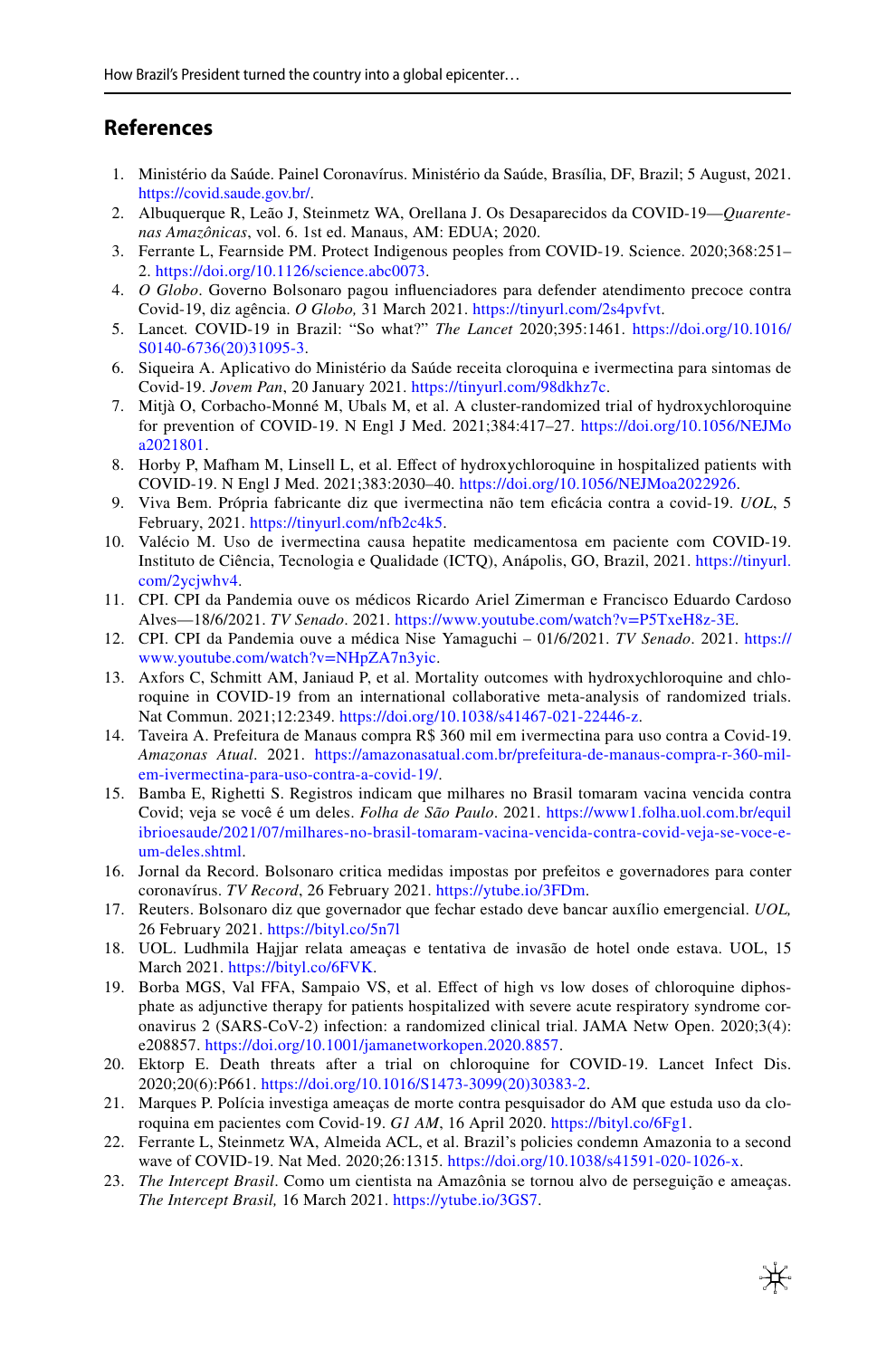- <span id="page-10-0"></span>24. *Jovem Pan News*. Bolsonaro tira máscara de criança e volta a criticar lockdown. *Jovem Pan News*, 25 June 2021. https://www.youtube.com/watch?v=2V8dXf7ZNvo.
- <span id="page-10-1"></span>25. *Record News.* Bolsonaro diz que Queiroga vai desobrigar uso de máscaras para pessoas vacinadas. *Record News*, 10 June 2021. https://www.youtube.com/watch?v=eB81dJTE6hg.
- <span id="page-10-2"></span>26. Ferrante L, Livas S, Steinmetz WA, et al. The frst case of immunity loss and sars-cov-2 reinfection by the same virus lineage in Amazonia. J Racial Ethn Health Disparities. 2021;8:821–3. https://doi. org/10.1007/s40615-021-01084-7.
- <span id="page-10-3"></span>27. Ferrante L, Steinmetz WCA, Duczmal LH, et al. Nota técnica de avaliação e diretrizes para tomada de decisão frente à pandemia da COVID-19 em Manaus. *Ministério Público do Estado do Amazonas*. 2020. https://www.mpam.mp.br/noticias-portal/slides-noticias/13077-covid-19-mpam-recebede-cientistas-nota-tecnica-contraria-a-fexibilizacao-das-restricoes-a-partir-de-1-de-junho#.YOKxQ uhKhPZ.
- <span id="page-10-4"></span>28. *CPI.* CPI da Pandemia ouve a médica Luana Araújo – 2/6/2021*. TV Senado*. 2021; https://www. youtube.com/watch?v=HnIM2Tmk72Y.
- <span id="page-10-5"></span>29. Bolsonaro J. Pronunciamento Presidente Jair Bolsonaro - 01/07/2021 / temas da semana. *You Tube*. 2021. https://www.youtube.com/watch?v=3VbAAqb7Rns.
- <span id="page-10-7"></span>30. Bolsonaro J. *Twitter*. 2021. https://twitter.com/jairbolsonaro/status/1390694451455086598.
- <span id="page-10-6"></span>31. Bolsonaro J. *Instagram*. 2021. https://www.instagram.com/p/CQRSy\_LBveA/.
- <span id="page-10-8"></span>32. Alves IF. Moradores de BH escolhem vacina contra Covid e colocam em risco campanha. *O Tempo*, 3 July 2021. https://www.otempo.com.br/cidades/moradores-de-bh-escolhem-vacina-contra-covide-colocam-em-risco-campanha-1.2507877.
- <span id="page-10-9"></span>33. Dauer L. Cidades de São Paulo adotam medidas contra quem escolhe vacinas. R7. 2 July 2021; https://noticias.r7.com/sao-paulo/cidades-de-sp-adotam-medidas-contra-quem-escolher-vacinas-02072021.
- <span id="page-10-10"></span>34. Vinicius IG, Uribe SG. Atrito com Bolsonaro derruba comandantes das Forças Armadas, na maior crise militar desde 1977. *Folha de São Paulo*, 30 March 2021. https://bityl.co/6DVa.
- <span id="page-10-11"></span>35. Kotscho R. Militares desembarcaram, mas Bolsonaro não desiste dos delírios golpistas. 30 March 2021. https://tinyurl.com/2hmhmnxp.
- <span id="page-10-12"></span>36. Lichterbeck, P. Bolsonaro e a escada do caos. *Deutsche Welle,* 31 March 2021. https://bityl.co/6G31.
- <span id="page-10-13"></span>37. Romano RT. O perigo de um estado de sítio durante a pandemia. Jusbrasil.com, 2020. https://bityl. co/6Fbw.
- <span id="page-10-14"></span>38. *Deutsche Welle*. Novo ministro da Defesa defende celebração do golpe de 1964. *Deutsche Welle*, 31 March 2021. https://p.dw.com/p/3rPtG.
- <span id="page-10-15"></span>39. Betim F. Braga Netto se espreme entre o golpismo de Bolsonaro e a insatisfação do alto comando do Exército. *El País*, 1 April, 2021. https://bityl.co/6EvZ.
- <span id="page-10-16"></span>40. Gielow I. Bolsonaro demitiu ministro da defesa porque também quer mais apoio militar. *Folha de São Paulo,* 29 March 2021. https://bityl.co/6DY8.
- <span id="page-10-17"></span>41. Jornal da Cultura. *TV Cultura*, 29 March 2021. https://ytube.io/3GS8.
- <span id="page-10-18"></span>42. Marcello MC. Bolsonaro nega politização das Forças Armadas e diz que troca de comando foi por regra da antiguidade*. Reuters*, 2 April 2021. https://bityl.co/6Fb3.
- <span id="page-10-19"></span>43. Pauluze T. Com ministro ligado à segurança pública, Bolsonaro tenta articular base policial. *Folha de São Paulo*, 12 April 2021. https://bityl.co/6FBG.
- <span id="page-10-20"></span>44. Della Coletta R. Em nova medida pró-armas, Bolsonaro amplia limite para compra de munições. *Folha de São Paulo*, 23 April 2020. https://bityl.co/6Fg0.
- <span id="page-10-21"></span>45. *Folhapress.* Delegado Anderson Gustavo Torres, novo ministro da Justiça, é próximo à PF. *Folhapress*, 30 March 2021. https://bityl.co/6F8W
- <span id="page-10-22"></span>46. *Youtube*. Vídeo completo: A reunião de Bolsonaro com ministros em 22 de abril. *Youtube*, 22 May 2020. https://ytube.io/3GS9.
- <span id="page-10-23"></span>47. López L, Rodó X. The end of social confnement and COVID-19 re-emergence risk. Nat Hum Behav. 2020;4:746–55. https://doi.org/10.1038/s41562-020-0908-8.
- <span id="page-10-24"></span>48. ALEAM. Audiência Pública virtual. *Assembleia Legislativa do Estado do Amazonas (ALEAM)*, 21 September 2020. https://ytube.io/3FDn.
- <span id="page-10-25"></span>49. Naveca F, Nascimento V, Souza V, et al. Phylogenetic relationship of SARS-CoV-2 sequences from Amazonas with emerging Brazilian variants harboring mutations E484K and N501Y in the Spike protein. *virological.org.* 2021. https://bityl.co/5Chi.
- <span id="page-10-26"></span>50. Ferrante L, Steinmetz WA, Almeida ACL, et al. Nota técnica: Necessidade de lockdown e vacinação abrangente em Manaus para contenção da pandemia da COVID-19. Manaus, AM: Instituto Nacional de Pesquisas da Amazônia (INPA). 2021. https://doi.org/10.13140/RG.2.2.17456.48641.

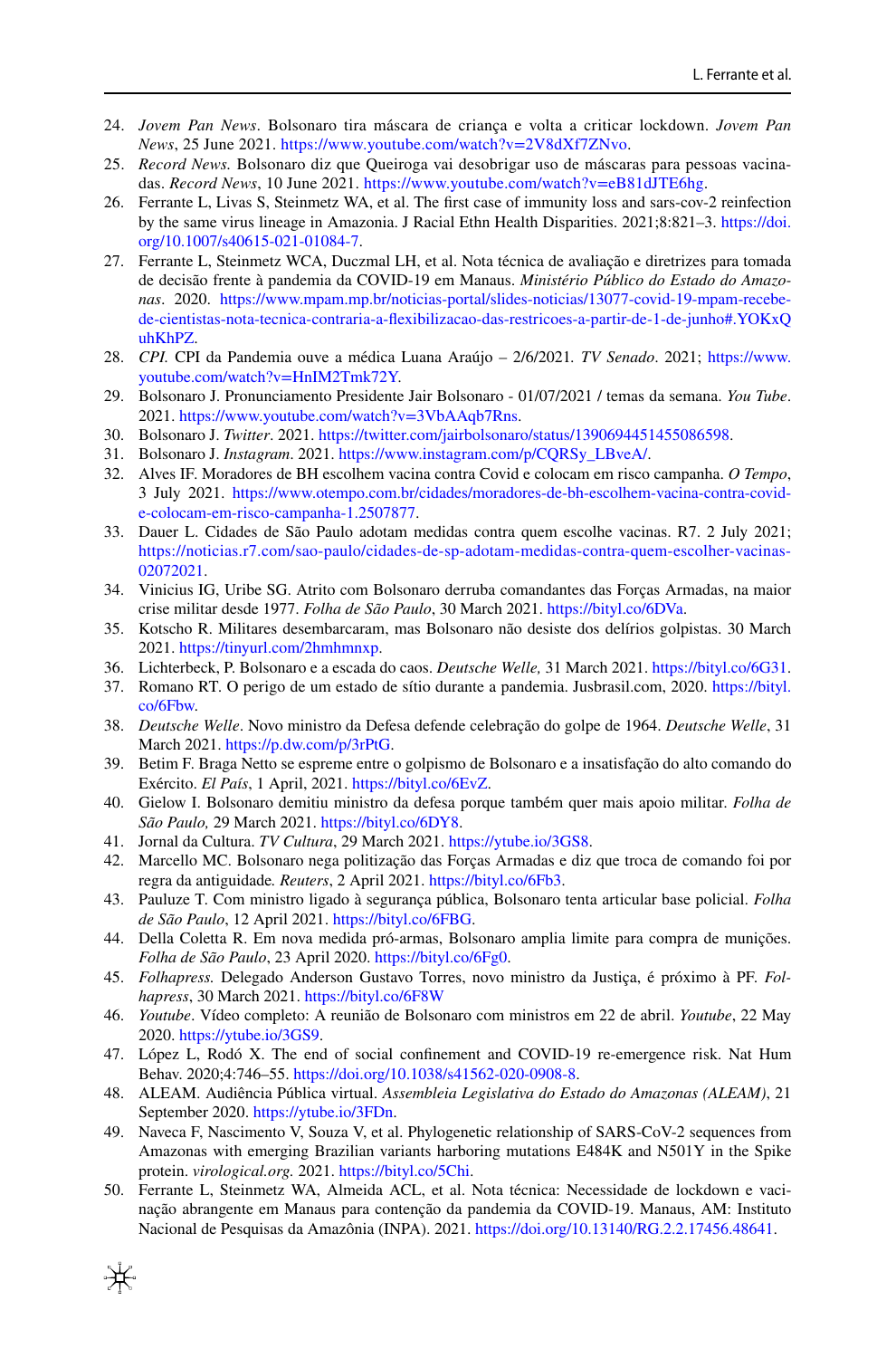- <span id="page-11-0"></span>51. Ferrante L, Duczmal L, Steinmetz WA, et al. Nota técnica: Reavaliação da pandemia de COVID-19 em Manaus, necessidade de medidas restritivas para conter a terceira onda. Instituto Nacional de Pesquisas da Amazônia (INPA) and Universidade Federal de Minas Gerais, 15 April 2021, Manaus, AM, Brazil. https://bityl.co/6PAv.
- <span id="page-11-1"></span>52. Ferrante L, Duczmal L, Steinmetz WA, et al. Nota técnica: Avaliação da pandemia de COVID-19 no estado do Paraná, necessidade de manutenção de medidas até avanço da vacinação. Manaus, AM: Instituto Nacional de Pesquisas da Amazônia (INPA) & Universidade Federal de Minas Gerais (UFMG); 2021. https://doi.org/10.13140/RG.2.2.17355.31524.
- <span id="page-11-2"></span>53. Galindo J. A variante delta do coronavírus, mais contagiosa, se espalha por países da América Latina. *El País*. 3 July 2021. https://brasil.elpais.com/internacional/2021-07-03/variante-deltachega-a-america-latina-o-que-sabemos-dela.html.
- <span id="page-11-3"></span>54. Tortella T. Pesquisa identifca variante da Covid-19 do Reino Unido em 8 estados do Brasil. *CNN*, 24 February 2021. https://bityl.co/5n9N.
- <span id="page-11-4"></span>55. Silveira A. Volta às aulas presenciais é suspensa no Paraná enquanto durar nova quarentena. *A Tribuna*, 26 February, 2021. https://bityl.co/5n9q.
- <span id="page-11-5"></span>56. IG. Professores da rede estadual de SP protestam contra volta às aulas presenciais. *IG,* 26 February 2021. https://bityl.co/5nA4.
- <span id="page-11-6"></span>57. BBC. Nova variante do coronavírus em Belo Horizonte? O que se sabe até agora. *BBC*, 8 April 2021. https://www.bbc.com/portuguese/geral-56671508.
- 58. Folha de São Paulo. Nova variante do coronavírus é identifcada no interior de SP. *Folha de São Paulo*, 25 May 2021. https://www1.folha.uol.com.br/equilibrioesaude/2021/05/nova-variante-docoronavirus-e-identifcada-no-interior-de-sp.shtml.
- <span id="page-11-7"></span>59. Soares AL, Barreto E, Corsini I. Covid-19: Nova variante é identifcada no Rio de Janeiro. *CNN Brasil*, 22 June 2021. https://www.cnnbrasil.com.br/saude/2021/06/22/covid-19-nova-variante-eidentifcada-no-rio-de-janeiro.
- <span id="page-11-8"></span>60. Salles S. Covid-19: Dados da Fiocruz indicam a circulação de 92 cepas do coronavírus no Brasil. *CNN Brasil*, 5 April 2021. https://www.cnnbrasil.com.br/amp/saude/2021/04/05/dados-da-focruzindicam-a-circulacao-de-92-cepas-do-coronavirus-no-brasil.
- <span id="page-11-9"></span>61. Abé N. Brasilien ist eine Gefahr für die Weltgesundheit. *Spiegel*. 15 March 2021; https://www.spieg el.de/ausland/coronavirus-in-manaus-amazonas-forscher-befuerchtet-impfresistentes-virus-a-cfd72 2fa-c494-4971-969b-982cf362a837.
- <span id="page-11-10"></span>62. Phillips T, Maisonnave F. 'Utter disaster': Manaus flls mass graves as Covid-19 hits the Amazon. *The Guardian*, 30 April, 2020. https://bityl.co/6Fg6.
- <span id="page-11-11"></span>63. Fearnside PM, Andrade MBT, Ferrante L. Brazil's BR-319: Politicians capitalize on the Manaus oxygen crisis to promote a disastrous highway (Commentary). *Mongabay*, 2021. https://bityl.co/ 6Fg5.
- <span id="page-11-12"></span>64. McCoy T, Traiano H. The Amazonian city that hatched the Brazil variant has been crushed by it. *The Washington Post*, 27 January 2021. https://bityl.co/6F9q
- <span id="page-11-13"></span>65. Brandino G. Entenda possíveis caminhos para eventual criminalização do presidente Bolsonaro. *Folha de São Paulo*, 12 April 2021. https://bityl.co/6F91.
- <span id="page-11-14"></span>66. Coelho-Junior MG, Iwama AY, González TS, et al. Brazil's policies threaten communities and their lands amid the COVID-19 pandemic. Ecosyst People. 2020;16:384–6. https://doi.org/10.1080/ 26395916.2020.1845804.
- <span id="page-11-15"></span>67. Ferrante L, Fearnside PM. Brazil's new President and "ruralists" threaten Amazonia's environment, traditional peoples and the global climate. Environ Conserv. 2019;46:261–3. https://doi.org/10. 1017/S0376892919000213.
- <span id="page-11-16"></span>68. Ferrante L, Fearnside PM. Brazil threatens Indigenous lands. Science. 2020;368:481–2.
- <span id="page-11-17"></span>69. Ferrante L, Fearnside PM. Military forces and COVID-19 as smokescreens for Amazon destruction and violation of indigenous rights. Die Erde J Geogr Soc Berlin. 2020;151:258–63.
- <span id="page-11-18"></span>70. Gortázar NG. O último ancião Juma morre de covid-19 e leva para o túmulo a memória de um povo aniquilado no Brasil. El País. 2021; 19 February 2021. https://brasil.elpais.com/brasil/2021-02- 19/o-ultimo-anciao-juma-morre-de-covid-19-e-leva-para-o-tumulo-a-memoria-de-um-povo-aniqu ilado-no-brasil.html.
- <span id="page-11-19"></span>71. Ferrante L, Andrade MBT, Fearnside PM. Land grabbing on Brazil's Highway BR-319 as a spearhead for Amazonian deforestation. Land Use Policy. 2021;108: 105559. https://doi.org/10.1016/j. landusepol.2021.105559.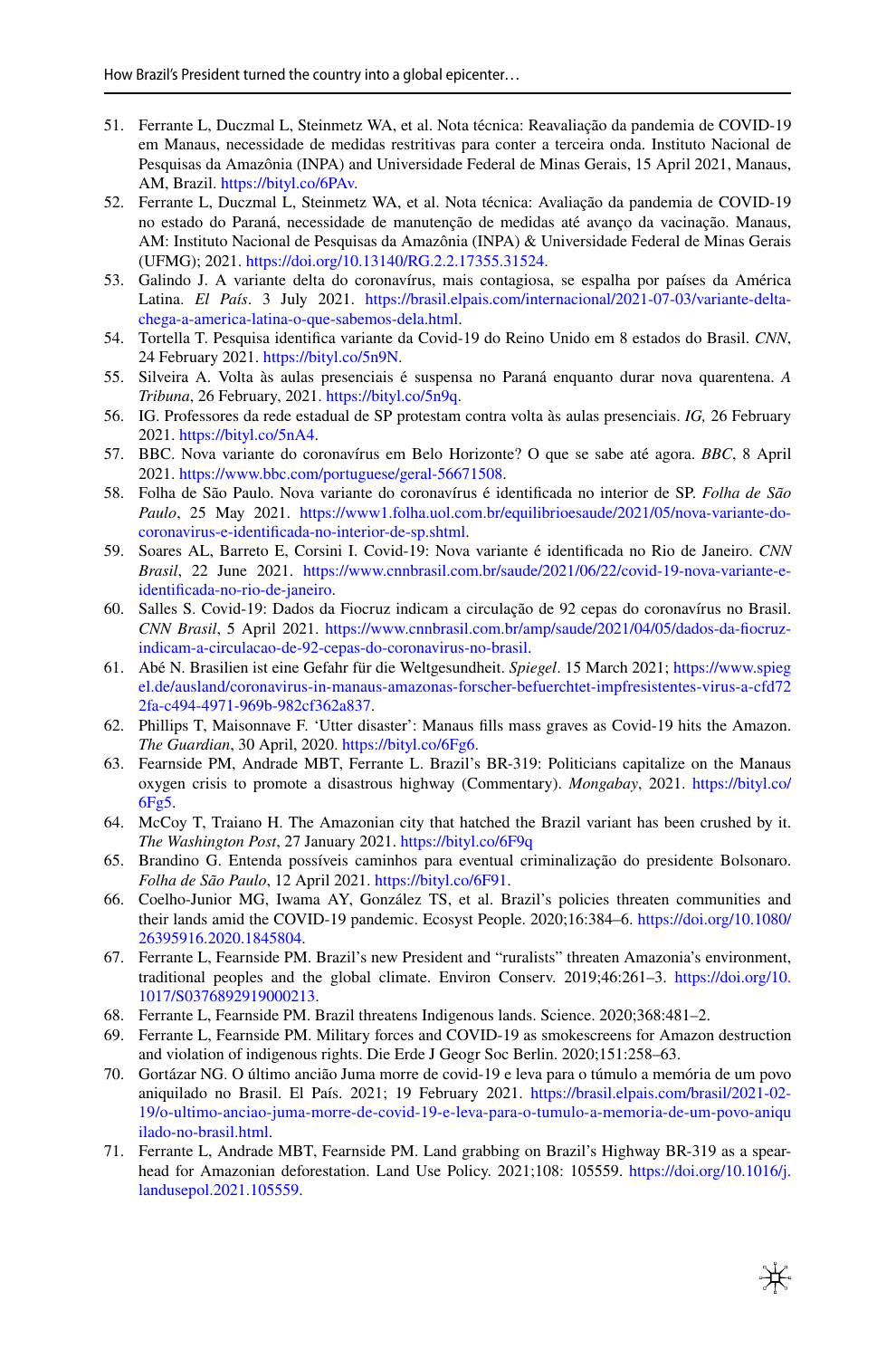- <span id="page-12-0"></span>72. Ferrante L, Gomes M, Fearnside PM. Amazonian indigenous peoples are threatened by Brazil's Highway BR-319. Land Use Policy. 2020;94: 104548. https://doi.org/10.1016/j.landusepol.2020. 104548.
- <span id="page-12-1"></span>73. Ferrante L, Andrade MBT, Leite L, et al. Brazils Highway BR-319: The road to the collapse of the Amazon and the violation of indigenous rights. Die Erde J Geogr Soc Berlin. 2021;152:65–70. https://doi.org/10.12854/erde-2021-552.
- <span id="page-12-2"></span>74. Fearnside PM, de Andrade MBT, Ferrante L. Brazil's BR-319: Politicians capitalize on the Manaus oxygen crisis to promote a disastrous highway (Commentary). *Mongabay*, 7 February 2021. https:// news.mongabay.com/2021/02/brazils-br-319-politicians-capitalize-on-the-manaus-oxygen-crisis-topromote-a-disastrous-highway-commentary/.
- <span id="page-12-3"></span>75. Teixeira KM. Investigação de Opções de Transporte de Carga Geral em Conteineres nas Conexões com a Região Amazônica. Doctoral thesis in transport engineering. 235 pp. Universidade de São Paulo, Escola de Engenharia de São Carlos, São Carlos, SP, Brazil. 2007; https://teses.usp.br/teses/ disponiveis/18/18137/tde27112007–110022/publico/KARENINA\_2007.
- <span id="page-12-4"></span>76. CPI. CPI da Pandemia ouve Jurema Werneck e o epidemiologista Pedro Hallal – 24/6/2021. *TV Senado*. 2021; https://www.youtube.com/watch?v=7BsmifsZLDc&t=11310s.
- <span id="page-12-5"></span>77. Braga EM, Fontes CJF. *Plasmodium*—Malária. In: Neves DP, editor. Human Parasitology. 13th ed. Atheneu: São Paulo; 2016.
- <span id="page-12-6"></span>78. Rey L. Os Plasmódios e a Malária: II A Doença. In: Rey L. Parasitologia: parasitos e doenças parasitárias do homem nos trópicos ocidentais. 4ed. Rio de Janeiro, RJ, Brazil, Guanabar Koogan. 2019.
- <span id="page-12-7"></span>79. Brasil de Fato. ONU pede explicações ao governo Bolsonaro sobre despejo no Quilombo Campo Grande (MG). *Brasil de Fato*. 2020. https://www.brasildefato.com.br/2020/08/20/onu-pede-expli cacoes-ao-governo-bolsonaro-sobre-despejo-no-quilombo-campo-grande-mg.
- <span id="page-12-8"></span>80. RBA. Camponeses são excluídos de projeto que proíbe despejos na pandemia. *Rede Brasil Atual*. 2021; https://www.redebrasilatual.com.br/cidadania/2021/06/camponeses-sao-excluidos-de-projetoque-proibe-despejos-na-pandemia/.
- <span id="page-12-9"></span>81. Oliveira J. Bolsonaro veta obrigação do Governo de garantir acesso à água potável e leitos a indígenas na pandemia. *El País*. 2020; https://brasil.elpais.com/brasil/2020-07-08/bolsonaro-veta-obrig acao-do-governo-de-garantir-acesso-a-agua-potavel-e-leitos-a-indigenas-na-pandemia.html.
- <span id="page-12-10"></span>82. Cruz V. Sem máscaras, irmãos Bolsonaro e membros do Governo Federal visitam aldeia indígena em Manaus. *G1 AM*. 2020; https://g1.globo.com/am/amazonas/noticia/2020/09/23/sem-mascarasirmaos-bolsonaro-e-membros-do-governo-federal-visitam-aldeia-indigena-em-manaus.ghtml.
- <span id="page-12-11"></span>83. Martins T. PL 490: Entenda o que é o projeto que muda a demarcação de terras indígenas. *Correio Braziliense*. 2021; https://www.correiobraziliense.com.br/politica/2021/06/4933154-pl-490-enten da-o-que-e-o-projeto-que-muda-a-demarcacao-de-terras-indigenas.html.
- <span id="page-12-12"></span>84. Alessi G. Indígenas isolados no Brasil entram em risco de extinção com avanço de projeto na Câmara. *El País*. 2021; https://brasil.elpais.com/brasil/2021-07-02/indigenas-isolados-no-brasilentram-em-risco-de-extincao-com-avanco-de-projeto-na-camara.html.
- <span id="page-12-13"></span>85. Ferrante L, Fearnside PM. Brazil threatens Indigenous lands. Science. 2021;371:898.
- <span id="page-12-14"></span>86. Adrion R. Why Brazil returned to being the global epicenter of the Covid-19 pandemic. *Olhar Digital*. https://olhardigital.com.br/en/2021/03/22/medicina-e-saude/por-que-o-brasil-voltou-a-ser-oepicentro-global-da-pandemia-de-covid-19/.
- <span id="page-12-15"></span>87. FIOCRUZ. Filodinâmica do SARS-CoV-2 no Brasil: GISAID: Linhas do SARS-CoV-2 em circulação. *FIOCRUZ*. 8 July 2021. http://www.genomahcov.focruz.br/gisaid/.
- <span id="page-12-16"></span>88. Assembleia do Amazonas. Assembleia do Amazonas - Audiência Pública - Debate sobre à Possível 3ª Onda de COVID-19 no AM. *Assembleia do Amazonas*. 2021; https://www.youtube.com/watch?  $v=-fcZR8$ <sub>\_ad</sub> $Q&t=295s$ .
- <span id="page-12-17"></span>89. Mota CV. Variante do coronavírus: por que o Japão descobriu antes do Brasil a linhagem do vírus vinda de Manaus. *BBC News Brasil*. 2021. https://www.bbc.com/portuguese/brasil-55760161.
- <span id="page-12-18"></span>90. Neiva MB, Carvalho I, Filho ESC. Brazil: the emerging epicenter of COVID-19 pandemic. Rev Soc Bras Med Trop. 2020. https://doi.org/10.1590/0037-8682-0550-2020.
- <span id="page-12-19"></span>91. Duczmal LH, Almeida ACL, Duczmal DB. Vertical social distancing policy is inefective to contain the COVID-19 pandemic. Cad Saúde Pública. 2020. https://doi.org/10.1590/0102-311X00084420.
- <span id="page-12-20"></span>92. ALEAM. Audiência Pública virtual aumento de casos da COVID-19 em Manaus. 2020; https:// www.youtube.com/watch?v=KBZQ6BUEDq8&t=647s.
- <span id="page-12-21"></span>93. CPI. CPI da Pandemia ouve Roberto Ferreira Dias sobre contrato para compra da Covaxin – 7/7/202. *TV Senado*, 2021. https://www.youtube.com/watch?v=8R-SVel6NVA.